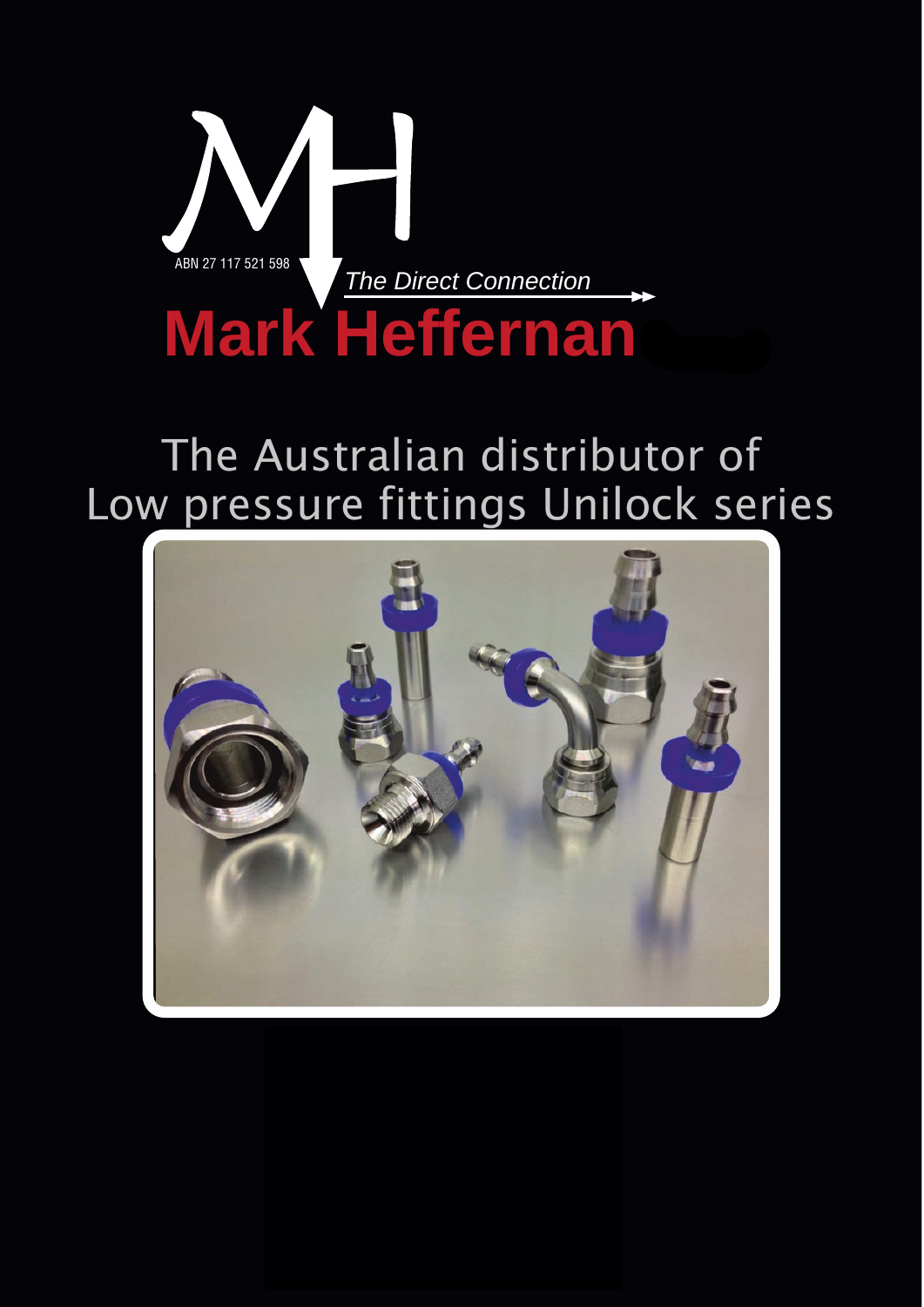#### **Bassa pressione**



**Low pressure Low pressure**

10. 01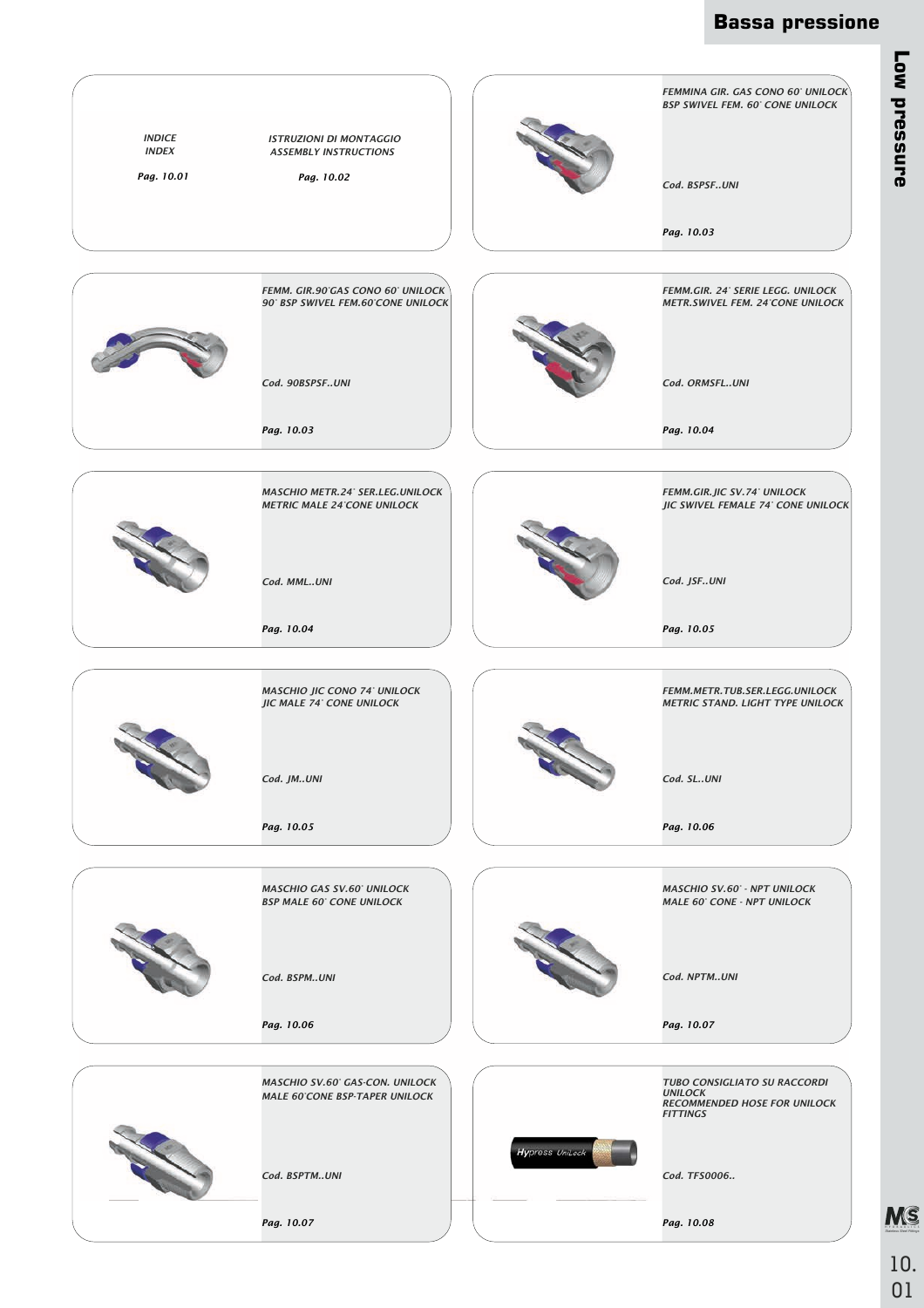# *- ISTRUZIONI DI MONTAGGIO - - ASSEMBLY INSTRUCTIONS -*



*1. Tagliare il tubo a 90° alla lunghezza desiderata usando un taglierino.*

*1. Cut the hose squarely to desired length, using a cutter.*

*2. Appoggiare su di una superficie piana l'estremità del raccordo e, impugnando il tubo a circa due centimetri dall'estremità spingere fino a coprire con il collarino di plastica blu tutta l'estremità del tubo.*

*2. Place the fitting end on a flat surface, hold the hose at about 2 cm from its extremity and push it until the hose end will be fully covered by the blue plastic ring.*

*3. N.B. I raccordi Unilock possono essere utilizzati solo dopo l'inserimento completo del tubo fino al collarino di plastica blu.*

*3. Warning: unilock fittings can only be used if the hose has been fully inserted up to the blue ring.*

*Stainless Steel Fittings*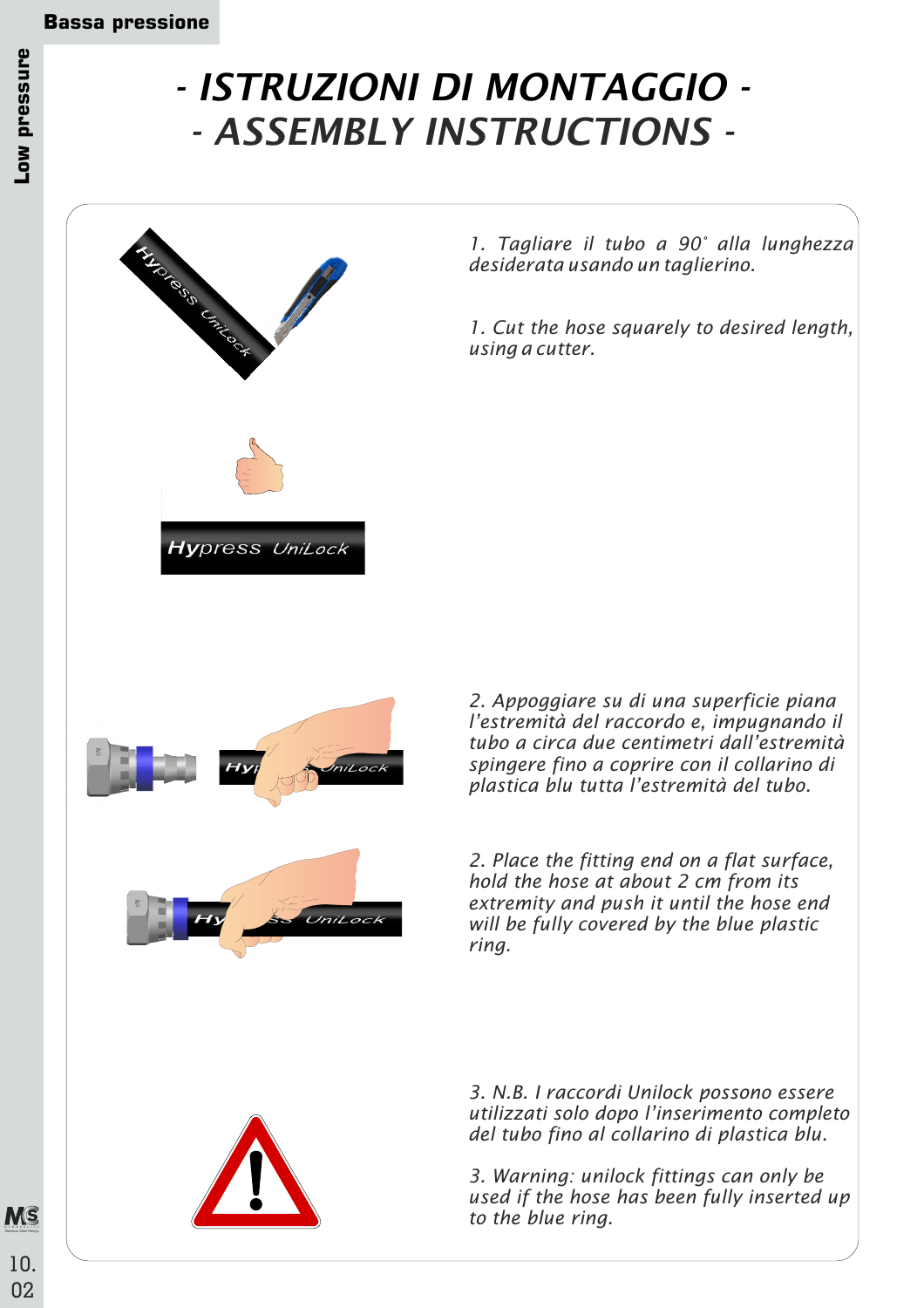# **FEMMINA GIREVOLE GAS CONO 60° -** *Unilock* **BSP SWIVEL FEMALE 60° CONE -** *Unilock*

**- DKR -**





| Bar<br>W.P. | Codice<br><b>Part Number</b> | <b>Filetto</b><br>Thread | $Ø$ Int.<br>Tubo Inch.<br>Hose I.D. | C<br>$Cut - Off$ | CH <sub>1</sub> |
|-------------|------------------------------|--------------------------|-------------------------------------|------------------|-----------------|
| 18          | BSPSF0404 <i>Uni</i>         | 1/4"                     | 1/4"                                | 15.5             | 19              |
|             | <b>BSPSF0606Uni</b>          | 3/8"                     | 3/8"                                | 15.5             | 22              |
| 15          | BSPSF0808 <i>Uni</i> l       | 1/2"                     | 1/2"                                | 19.0             | 27              |
|             | BSPSF1212Unil                | 3/4"                     | 3/4"                                | 20.5             | 32              |
| 12          | BSPSF1616Uni                 | 1"                       | 1"                                  | 21,5             | 38              |

**FEMMINA GIREVOLE A 90° GAS CONO 60° -** *Unilock* **90° BSP SWIVEL FEMALE 60° CONE -** *Unilock*

**- DKR 90° -**



| Bar<br><b>W.P.</b> | Codice<br>Part Number  | Filetto<br>Thread | $Ø$ Int.<br>Tubo Inch.<br>Hose I.D. | $Cut - Off$ | н<br><b>Drop</b> | CH <sub>1</sub> |
|--------------------|------------------------|-------------------|-------------------------------------|-------------|------------------|-----------------|
| 18                 | 90BSPSF0404Unil        | 1/4"              | 1/4"                                | 22.0        | 27.5             | 19              |
|                    | 90BSPSF0606 <i>Uni</i> | 3/8"              | 3/8"                                | 31,0        | 36.5             | 22              |
| 15                 | 90BSPSF0808 <i>Uni</i> | 1/2"              | 1/2"                                | 33,5        | 44.5             | 27              |
|                    | 90BSPSF1212Unil        | 3/4"              | 3/4"                                | 48,0        | 59,0             | 32              |
| 12                 | 90BSPSF1616Uni         | 1"                | 1"                                  | 62,0        | 74,5             | 38              |

\* Per misure non presenti si prega di contattare il nostro ufficio commerciale.

\* Other sizes available on request.

**MS** *Stainless Steel Fittings* 10. 03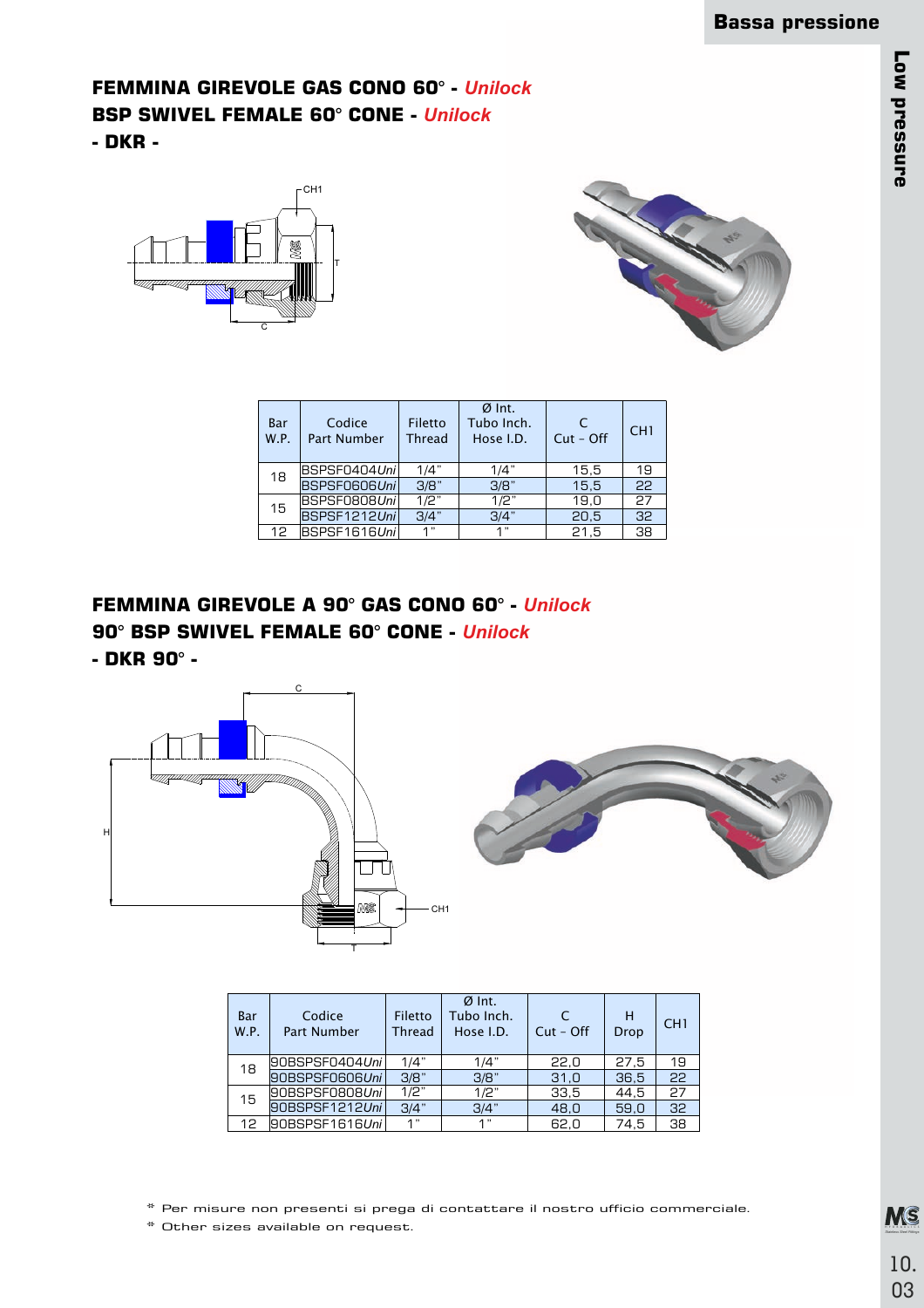#### **FEMMINA GIR. O'RING FIL. METRICO CONO 24° - SERIE LEGGERA -** *Unilock* **O'RING METRIC SWIVEL FEMALE 24° CONE - LIGHT TYPE -** *Unilock* **- DKOL -**





| Bar<br>W.P. | Codice<br>Part Number           | Filetto<br><b>Thread</b> | $Ø$ Int.<br>Tubo Inch.<br>Hose I.D. | $DIN 24^\circ$  | $Cut - Off$ | CH1 |
|-------------|---------------------------------|--------------------------|-------------------------------------|-----------------|-------------|-----|
|             | ORMSFL0604 <i>Uni</i> l         | 12x1.5                   | 1/4"                                | 06L             | 20.5        | 14  |
|             | ORMSFL0804 <i>Uni</i> l         | 14x1.5                   | 1/4"                                | O8L             | 21.5        | 17  |
| 18          | ORMSFL1004Unil                  | 16x1.5                   | 1/4"                                | 10L             | 24.5        | 19  |
|             | ORMSFL1006 <i>Uni</i>           | 16x1.5                   | 3/8"                                | 10 <sub>L</sub> | 22,5        | 19  |
|             | ORMSFL1206Unil                  | 18x1.5                   | 3/8"                                | 12L             | 22.5        | 22  |
|             | ORMSFL1508 <i>Uni</i>           | 22x1.5                   | 1/2"                                | 15L             | 23.0        | 27  |
| 15          | $ ORMSEL1808$ <i>Uni</i> 26x1,5 |                          | 1/2"                                | 18L             | 28,0        | 32  |
|             |                                 | 30x2                     | 3/4"                                | <b>22L</b>      | 31,5        | 36  |
| 12          | ORMSFL2816Uni                   | 36x2                     | 1"                                  | <b>28L</b>      | 31.5        | 41  |

#### **MASCHIO METRICO SVASATO 24° - SERIE LEGGERA -** *Unilock* **METRIC MALE 24° CONE - LIGHT TYPE -** *Unilock* **- CEL -**





| Bar<br>W.P. | Codice<br>Part Number | <b>Filetto</b><br>Thread | $Ø$ Int.<br>Tubo Inch.<br>Hose I.D. | $DIN 24^\circ$ | $Cut - Off$ | CH <sub>1</sub> |
|-------------|-----------------------|--------------------------|-------------------------------------|----------------|-------------|-----------------|
|             | MML0604Uni            | 12x1.5                   | 1/4"                                | 06L            | 23.5        | 14              |
|             | MML0804Uni            | 14x1.5                   | 1/4"                                | O8L            | 23.5        | 14              |
| 18          | MML1004Uni            | 16x1.5                   | 1/4"                                | 10L            | 25.5        | 17              |
|             | MML1006Uni            | 16x1.5                   | 3/8"                                | 10L            | 23.5        | 17              |
|             | MML1206Uni            | 18x1.5                   | 3/8"                                | 12L            | 23.5        | 19              |
|             | MML1508Uni            | 22x1.5                   | 1/2"                                | 15L            | 24,5        | 22              |
| 15          | MML1808Uni            | 26x1,5                   | 1/2"                                | 18L            | 27,0        | 27              |
|             | MML2212Uni            | 30x2                     | 3/4"                                | <b>22L</b>     | 28.0        | 30              |
| 12          | MML2816Uni            | 36x2                     | 1"                                  | 28L            | 30.0        | 36              |

10. *Stainless Steel Fittings*

04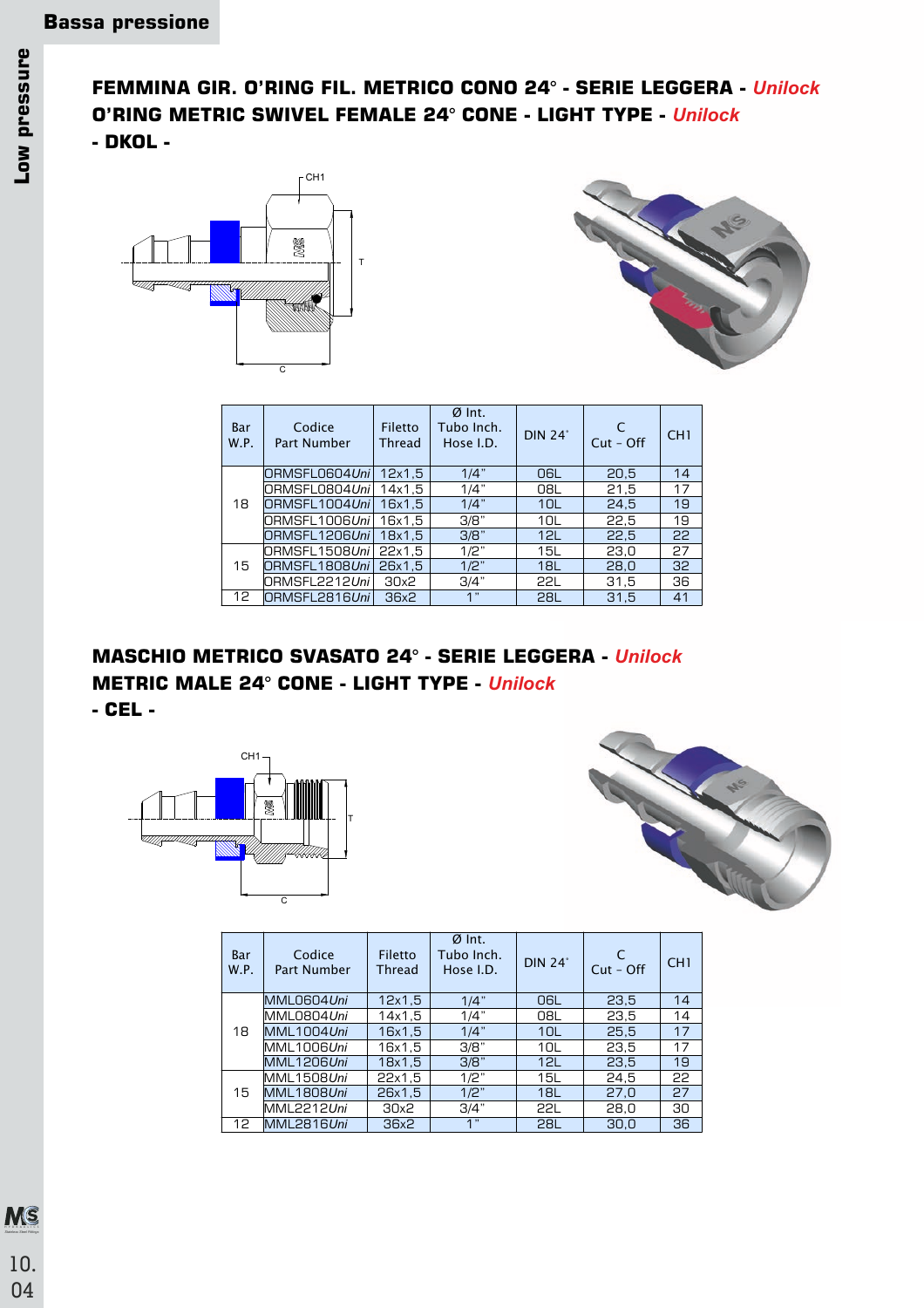# **FEMMINA GIREVOLE JIC SVASATA 74° -** *Unilock* **JIC SWIVEL FEMALE 74° CONE -** *Unilock*

**- DKJ -**





| Bar<br><b>W.P.</b> | Codice<br>Part Number    | Filetto<br><b>Thread</b> | $Ø$ Int.<br>Tubo Inch.<br>Hose I.D. | C<br>$Cut - Off$ | CH1 |
|--------------------|--------------------------|--------------------------|-------------------------------------|------------------|-----|
|                    | JSF0704 <i>Uni</i>       | 7/16"                    | 1/4"                                | 14,0             | 17  |
| 18                 | <b>JSF0804<i>Uni</i></b> | 1/2"                     | 1/4"                                | 14,0             | 17  |
|                    | JSF0906 <i>Uni</i>       | 9/16"                    | 3/8"                                | 12,0             | 19  |
|                    | <b>JSF1206Uni</b>        | 3/4"                     | 3/8"                                | 15,5             | 24  |
| 15                 | JSF1208 <i>Uni</i>       | 3/4"                     | 1/2"                                | 15,5             | 24  |
|                    | JSF1712Uni               | 1"1/16                   | 3/4"                                | 18,5             | 32  |
| 12                 | USF2116 <i>Uni</i>       | 1"5/16                   | 1"                                  | 19,0             | 38  |

**MASCHIO JIC CONO 74° -** *Unilock* **JIC MALE 74° CONE -** *Unilock* **- AGJ -**





| Bar<br><b>W.P.</b> | Codice<br><b>Part Number</b> | Filetto<br><b>Thread</b> | $Ø$ Int.<br>Tubo Inch.<br>Hose I.D. | $Cut - Off$ | CH <sub>1</sub> |
|--------------------|------------------------------|--------------------------|-------------------------------------|-------------|-----------------|
|                    | JM0704 <i>Uni</i>            | 7/16"                    | 1/4"                                | 26,0        | 14              |
| 18                 | JM0804 <i>Uni</i>            | 1/2"                     | 1/4"                                | 27,0        | 14              |
|                    | JM0906 <i>Uni</i>            | 9/16"                    | 3/8"                                | 24.8        | 17              |
|                    | <b>JM1206<i>Uni</i></b>      | 3/4"                     | 3/8"                                | 27.0        | 22              |
| 15                 | JM1208 <i>Uni</i>            | 3/4"                     | 1/2"                                | 26,0        | 22              |
|                    | <b>JM1712Uni</b>             | 1"1/16                   | 3/4"                                | 35.0        | 27              |
| 12                 | JM2116Uni                    | 1"5/16                   | 1"                                  | 38.5        | 36              |

10. 05 *Stainless Steel Fittings*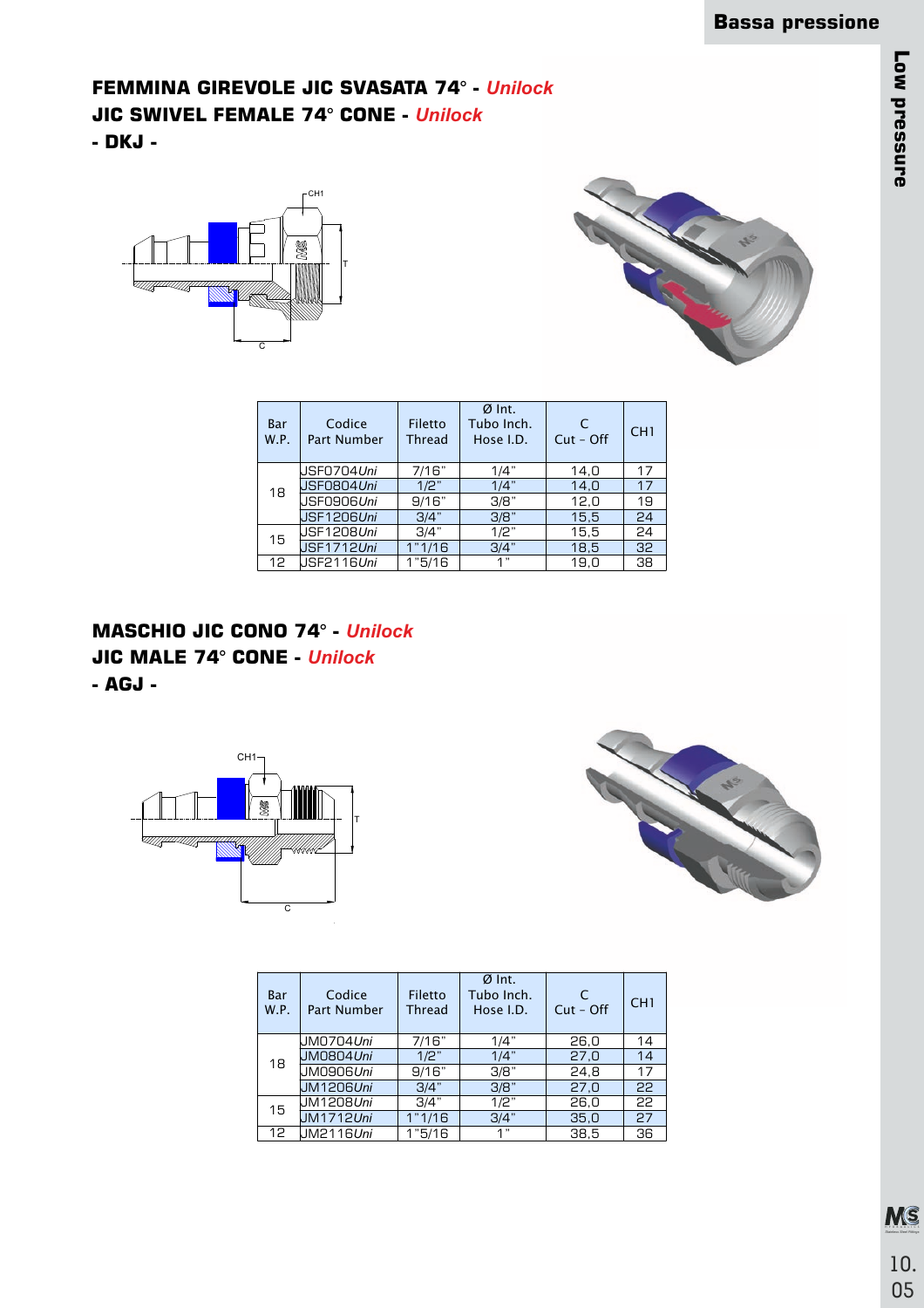# **FEMMINA METRICA TUBOLARE - SERIE LEGGERA -** *Unilock* **METRIC STANDPIPE - LIGHT TYPE -** *Unilock*

**- BEL -**





| Bar<br>W.P. | Codice<br>Part Number | т<br>Ø Tubo<br>Ø Tube | $Ø$ Int.<br>Tubo Inch.<br>Hose I.D. | C<br>$Cut - Off$ |
|-------------|-----------------------|-----------------------|-------------------------------------|------------------|
|             | SL0604Uni             | 06 L                  | 1/4"                                | 28,0             |
|             | <b>SL0804Uni</b>      | 08 L                  | 1/4"                                | 28.0             |
| 18          | SL1004Uni             | 10 <sub>L</sub>       | 1/4"                                | 28.0             |
|             | <b>SL1006Uni</b>      | 10 <sub>L</sub>       | 3/8"                                | 28.5             |
|             | <b>SL1206Uni</b>      | 12 L                  | 3/8"                                | 28,5             |
|             | <b>SL1508Uni</b>      | 15L                   | 1/2"                                | 29,0             |
| 15          | <b>SL1808Uni</b>      | 18 L                  | 1/2"                                | 29.0             |
|             | SL2212Uni             | 22 L                  | 3/4"                                | 31,5             |
| 12          | <b>SL2816Uni</b>      | 28 L                  | 1"                                  | 34.5             |

#### **MASCHIO BSP SVASATO A 60° -** *Unilock*

# **BSP MALE PARALLEL 60° CONE -** *Unilock*

**- AGR -**

*Stainless Steel Fittings*

10. 06





| Bar<br>W.P. | Codice<br><b>Part Number</b> | Filetto<br><b>Thread</b> | $Ø$ Int.<br>Tubo Inch.<br>Hose I.D. | C<br>$Cut - Off$ | CH <sub>1</sub> |
|-------------|------------------------------|--------------------------|-------------------------------------|------------------|-----------------|
| 18          | BSPM0404 <i>Uni</i>          | 1/4"                     | 1/4"                                | 25.5             | 19              |
|             | <b>BSPM0606Uni</b>           | 3/8"                     | 3/8"                                | 25.5             | 22              |
| 15          | BSPM0808 <i>Uni</i>          | 1/2"                     | 1/2"                                | 28.5             | 27              |
|             | BSPM1212Uni                  | 3/4"                     | 3/4"                                | 32.0             | 32              |
| 12          | BSPM1616Uni                  | 1"                       | 1"                                  | 36.0             | 38              |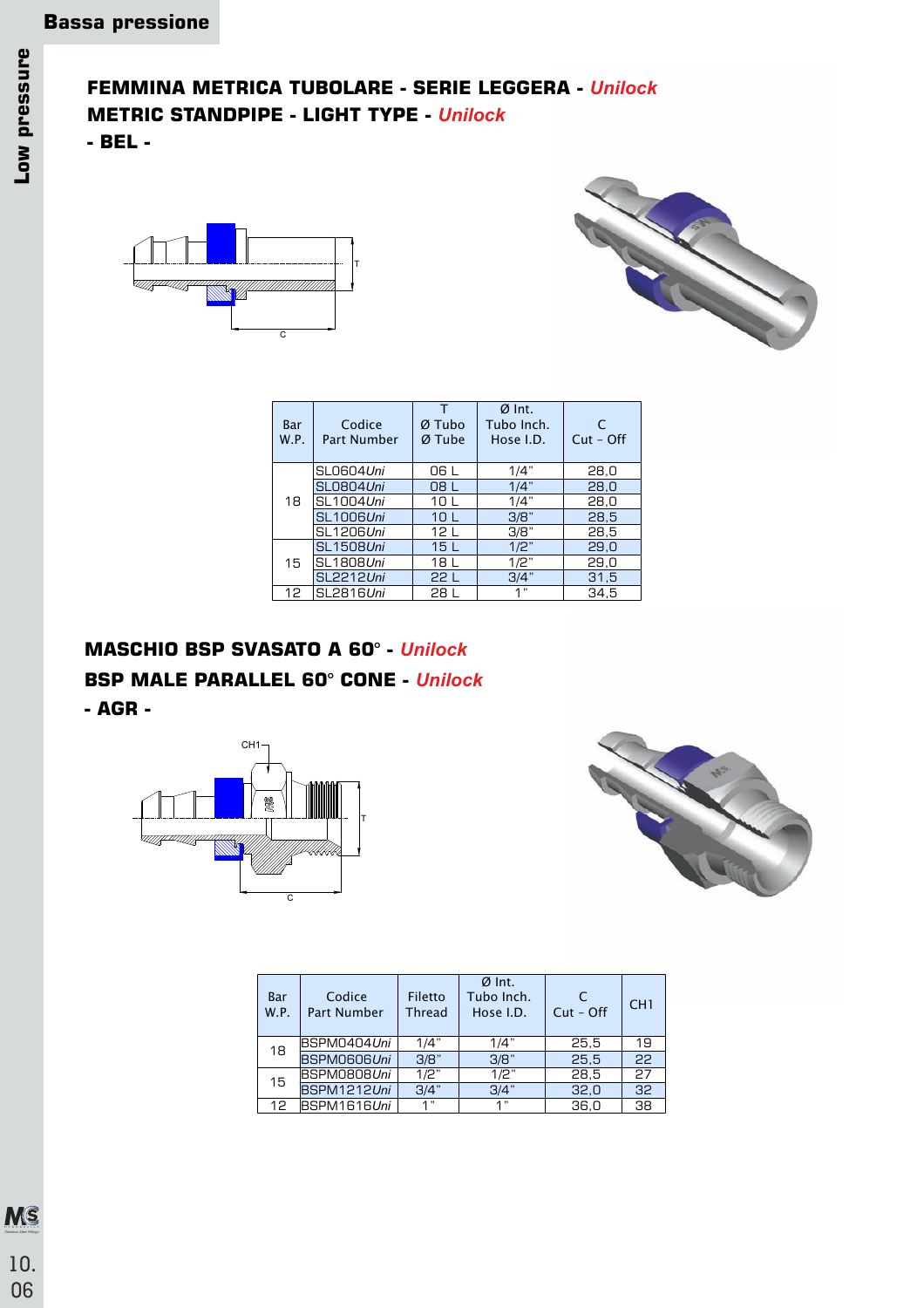# **Low pressure Low pressure**

## **MASCHIO SVASATO 60° -** *Unilock*

Filetto NPT

## **MALE 60° CONE -** *Unilock*

Thread NPT

**- AGN -**





| Bar<br>W.P. | Codice<br><b>Part Number</b> | Filetto<br><b>Thread</b> | $Ø$ Int.<br>Tubo Inch.<br>Hose I.D. | $Cut - Off$ | CH1 |
|-------------|------------------------------|--------------------------|-------------------------------------|-------------|-----|
| 18          | NPTM0404 <i>Uni</i>          | 1/4"                     | 1/4"                                | 26,0        | 14  |
|             | NPTM0606Uni                  | 3/8"                     | 3/8"                                | 26,0        | 19  |
| 15          | NPTM0808 <i>Uni</i>          | 1/2"                     | 1/2"                                | 30,5        | 22  |
|             | NPTM1212Uni                  | 3/4"                     | 3/4"                                | 32.0        | 27  |
| 12          | NPTM1616Uni                  | 1"                       | 1"                                  | 39.0        | 36  |

#### **MASCHIO SVASATO 60° -** *Unilock*

Filetto Gas Conico

**MALE 60° CONE -** *Unilock*

Thread BSP Taper

#### **- AGR-K-**





| Bar<br><b>W.P.</b> | Codice<br><b>Part Number</b> | <b>Filetto</b><br><b>Thread</b> | $Ø$ Int.<br>Tubo Inch.<br>Hose I.D. | C<br>$Cut - Off$ | CH <sub>1</sub> |
|--------------------|------------------------------|---------------------------------|-------------------------------------|------------------|-----------------|
| 18                 | BSPTM0404 <i>Uni</i>         | 1/4"                            | 1/4"                                | 25.5             | 14              |
|                    | BSPTM0606 <i>Uni</i>         | 3/8"                            | 3/8"                                | 26.0             | 19              |
| 15                 | BSPTM0808 <i>Uni</i>         | 1/2"                            | 1/2"                                | 28,5             | 22              |
|                    | BSPTM1212Uni                 | 3/4"                            | 3/4"                                | 32.0             | 27              |
| 12                 | <b>BSPTM1616Uni</b>          | 1"                              | 1"                                  | 39.0             | 36              |

*Stainless Steel Fittings* 10. 07